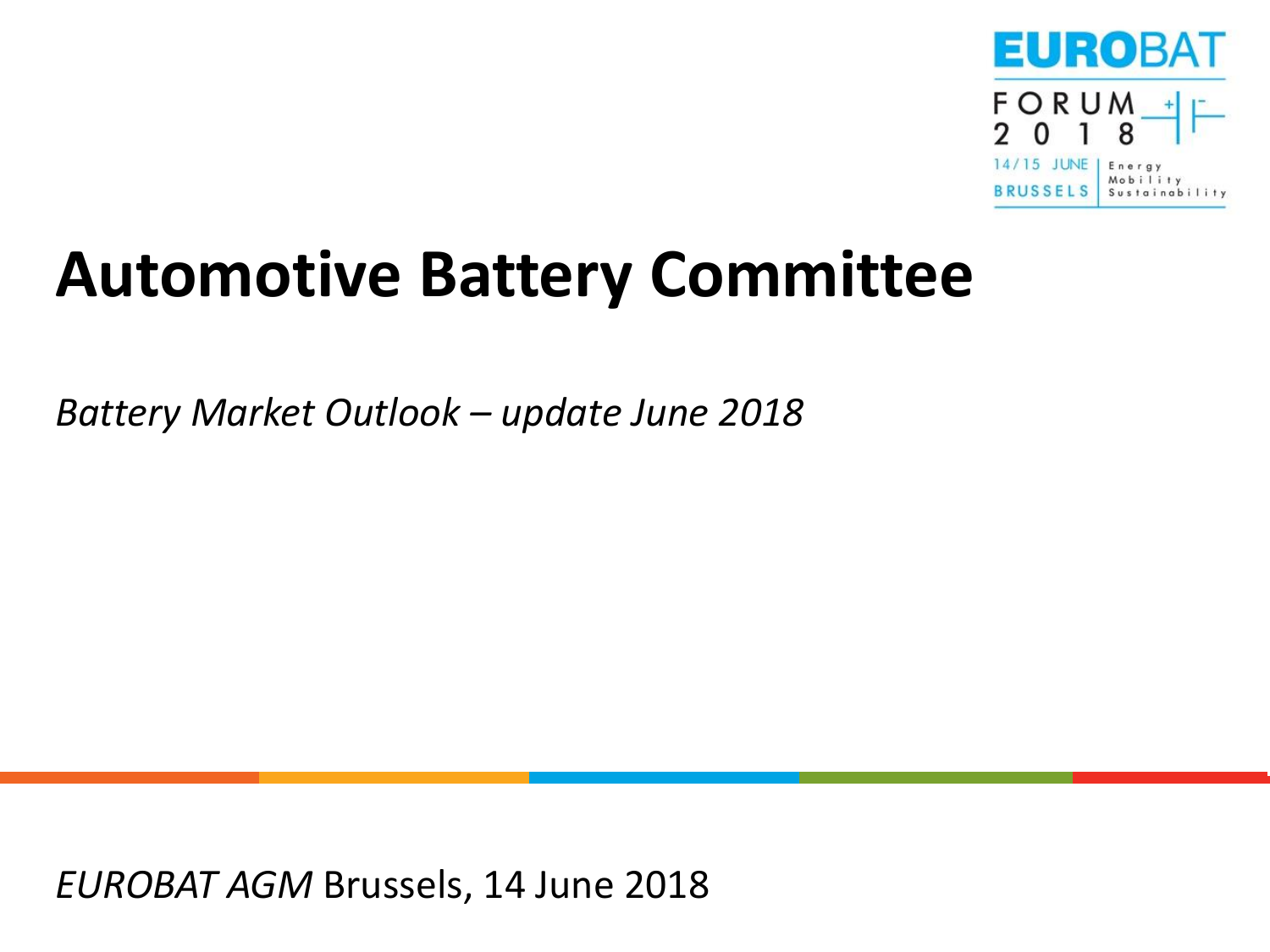## **Trend: Standard SLI & Micro hybrid start-stop markets Based on EUROBAT SLI AGM/EFB Internal Surveys\***



Standards SLI versus AGM/EFB total market **(Turnover 2017= 2,9 B€)** Automotive markets OEM + OES + IAM, in M units (PC + LCV, excluding HCV)



Continuation of the replacement trend Standard SLI by Advanced Batteries (AGM/EFB) reconfirmed

#### \*EU 28 + NO + CH: lead batteries only - EUROBAT Member data only